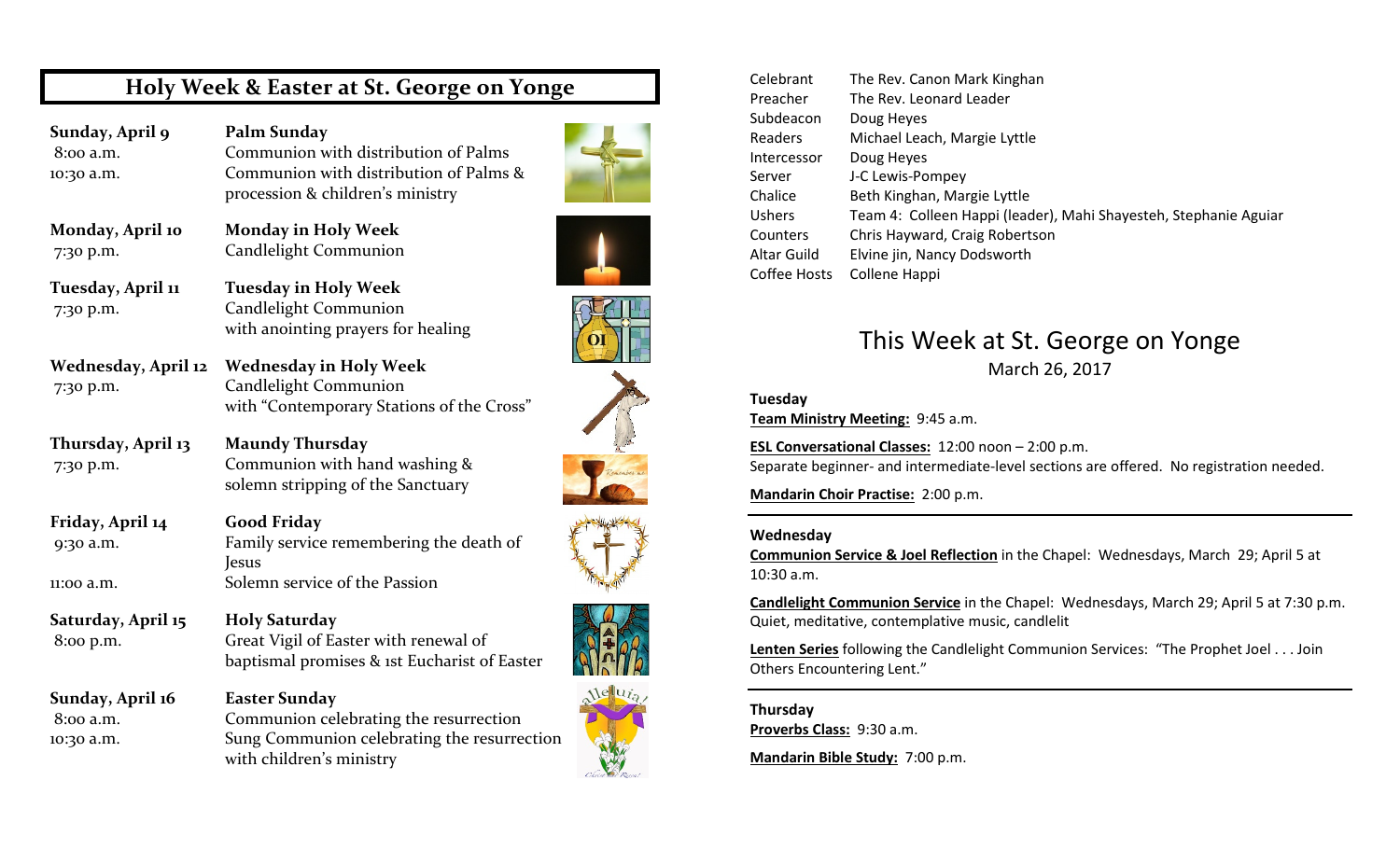## Parish Announcements

Sanctuary Configuration: For the season of Lent we are worshipping with the Sanctuary in configured in the round. There are many historic reasons to do so. This year, the cross is at the centre of our worship space, which is very appropriate for Lent. We enter into the Sanctuary through the Word of God, through the Cross, and through the waters of baptism in the font to the Eucharistic Table.

Some people have difficulty with this arrangement, and some find it to be a good experience. I encourage all of us to enter into these next weeks leading up to Easter with openness that God might touch us in a new way.

## Community Notices

Yonge Churchill Child Care Centre: Before and after school programmes are available!Please see the flyer on the Welcome Desk for contact information.

Medical Assistance in Dying: Saturday, April 29, 10:00 a.m. – 12:00 noon at Cummer Avenue United Church (53 Cummer Avenue). What does the current legislation say on this matter? What are the spiritual and ethical implications? Blair Henry, an Ethicist at North York General Hospital, will guide us through some of these questions. For more information, see the bulletin board. To help us plan numbers, please RSVP to office@cummeravenueuc.ca or (416) 222-5417.

The Most Rev. Terence Finlay, 10th Bishop of Toronto, died on March 20.

Ordained deacon in 1961 and priest in 1962, he came to the Diocese of Toronto from the Diocese of Huron in 1982 and served as Incumbent of St. Clement, Eglinton. In 1986, he was elected a suffragan bishop in Toronto and served in the Area of Trent Durham. He was elected Coadjutor Bishop in 1987 and installed as the 10th Bishop of Toronto in 1989. He was elected and installed as Metropolitan of the Ecclesiastical Province of Ontario in 2000.

After his retirement in 2004, he served as Chaplain to the National House of Bishops, episcopal visitor to the Mission to Seafarers in Canada, and was the Primate's Envoy on Residential Schools to the Truth and Reconciliation Commission. He continued to serve as Interim Priest-in-Charge for several parishes in the diocese, most recently retiring this past Christmas from All Saints, Kingsway.

Throughout his ministry he was ably supported by his wife, Canon Alice Jean (AJ) Finlay, who also has served in many international organisations, including the Central Committee of the World Council of Churches. Our prayers and condolences are offered for her and their daughters, Sara Jane and Rebecca, and their families.

A celebration service for his life and ministry took place yesterday at St. James Cathedral.

| <b>Today's Scripture Readings</b><br><b>Fourth Sunday of Lent</b> |              | <b>Next Sunday's Scripture Readings</b><br><b>Fifth Sunday of Lent</b> |
|-------------------------------------------------------------------|--------------|------------------------------------------------------------------------|
|                                                                   |              |                                                                        |
| Psalm 23                                                          | BAS page 731 | Psalm 130                                                              |
| Ephesians 5:8-14                                                  | NT page 150  | Romans $8:6-11$                                                        |
| John 9:1-41                                                       | NT page 78   | John 11:1-45                                                           |

#### We Remember in Prayer Today and This Week . . .

#### Worldwide Anglican Cycle

The people and leaders of the Diocese of Mexico

#### Canadian Anglican-Lutheran Cycle

 The students, faculty, and staff of the theological colleges and training programs within the Ecclesiastical Province of Canada

The people and leaders of the Northwestern Ontario Area of the Manitoba-Northwestern Ontario Synod

#### Diocesan Cycle

The people and leaders of the Nottawasaga Deanery (The Rev. Canon David Warren, Regional Dean)

#### Deanery Cycle

The people and leaders of St. Matthew the Apostle, Oriole (The Rev. Lisa Newland, The Rev. Canon John R. Wilton, The Rev. Kyn Barker)

#### Parish Ministry Cycle

Yonge-Churchill Child Care Centre Board, Staff, and Families Homebound Members: Muriel Skinner, Betty Spencer

#### Congregation Cycle

Dick Colyer  $\ast$  Jackie Coxworthy  $\ast$  Cynthia Cumberbatch  $\ast$  Cheryl Dawkins, & Matthew  $\ast$ Michael & Nancy Dodsworth

### Please join us for refreshments following the service.